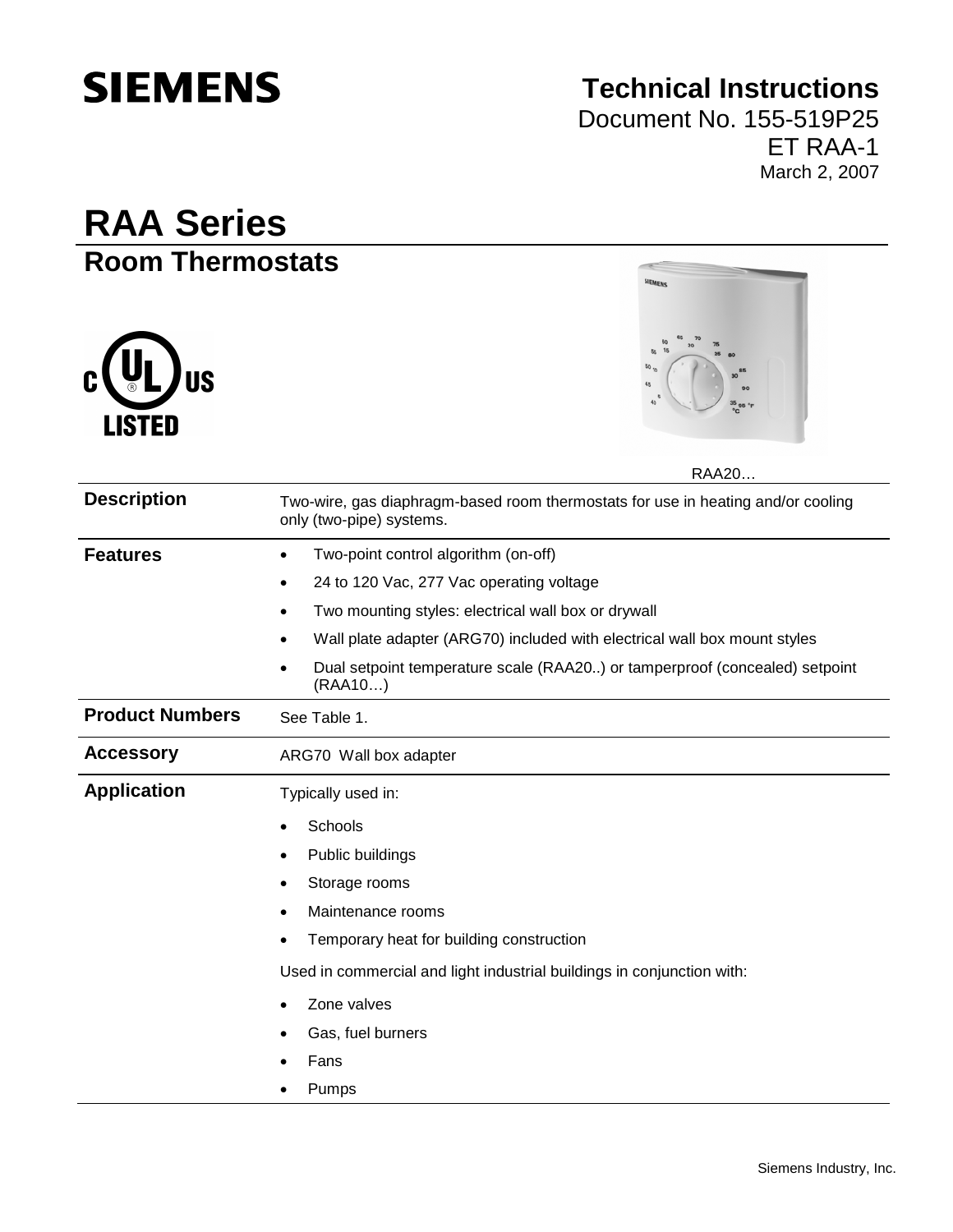#### **Table 1. Product Numbers.**

| <b>Mounting Style</b>             | <b>Product</b><br><b>Number</b> | Control                      | <b>Switch</b> | <b>Scale</b>                  |
|-----------------------------------|---------------------------------|------------------------------|---------------|-------------------------------|
| Electrical Wall<br>Box (with wall | RAA10CW                         | Heating only or cooling only | None          | Celsius (concealed)           |
| box adapter)                      | RAA20UW                         | Heating only or cooling only | None          | <b>Fahrenheit and Celsius</b> |
| Drywall <sup>1</sup>              | RAA <sub>10</sub> C             | Heating only or cooling only | None          | Celsius (concealed)           |
|                                   | RAA20U                          | Heating only or cooling only | None          | <b>Fahrenheit and Celsius</b> |

### **Operation** The room thermostat is based on a two-wire, gas membrane technology. When the room temperature falls below the selected setpoint, the thermostat closes the heating contact. If the room temperature is over the selected setpoint, the cooling contact is closed. Adjustments A rotating setpoint adjuster inside the thermostat can select the required temperature.

- RAA10… No adjustments can be made outside the thermostat. The cover must be removed to adjust setpoint.
- RAA20... High and low setpoint limit stops can be engaged to limit temperature range.

### **Warning/Caution Notations**

| <b>WARNING:</b> | 44 | Personal injury, or loss of life may occur if<br>you do not perform a procedure as specified.    |
|-----------------|----|--------------------------------------------------------------------------------------------------|
| <b>CAUTION:</b> | 44 | Equipment damage, or loss of data may<br>occur if you do not follow a procedure as<br>specified. |

| <b>Specifications</b> | Operating voltage                                  | 24 to 120 Vac, 277 Vac                                         |  |  |
|-----------------------|----------------------------------------------------|----------------------------------------------------------------|--|--|
|                       | Frequency                                          | 50/60 Hz                                                       |  |  |
|                       | Setpoint adjustment range                          | 50°F to 85°F (10°C to 30°C)                                    |  |  |
|                       | Setpoint limit stops are adjustable (except RAA10) |                                                                |  |  |
|                       | Switching differential (SD)                        | $<$ 1.8°F (1°C), fixed                                         |  |  |
|                       | Switch rating                                      | 6A RES, 3.5A FLA, 12A LRA                                      |  |  |
|                       | Switch action                                      | Single-Pole, Double-Throw (SPDT)                               |  |  |
|                       | Output                                             | Two-position (On/Off)                                          |  |  |
|                       | Weight                                             | 5 oz. (0.14 kg)                                                |  |  |
|                       | <b>Dimensions</b>                                  |                                                                |  |  |
|                       | RAA10                                              | $3.80 \times 3.92 \times 1.42$ inches                          |  |  |
|                       | RAA20                                              | (96.4 × 99.6 × 36 mm)<br>$3.80 \times 3.92 \times 1.68$ inches |  |  |
|                       |                                                    | $(96.4 \times 99.6 \times 42.8 \text{ mm})$                    |  |  |
|                       | Color                                              | Ivory white                                                    |  |  |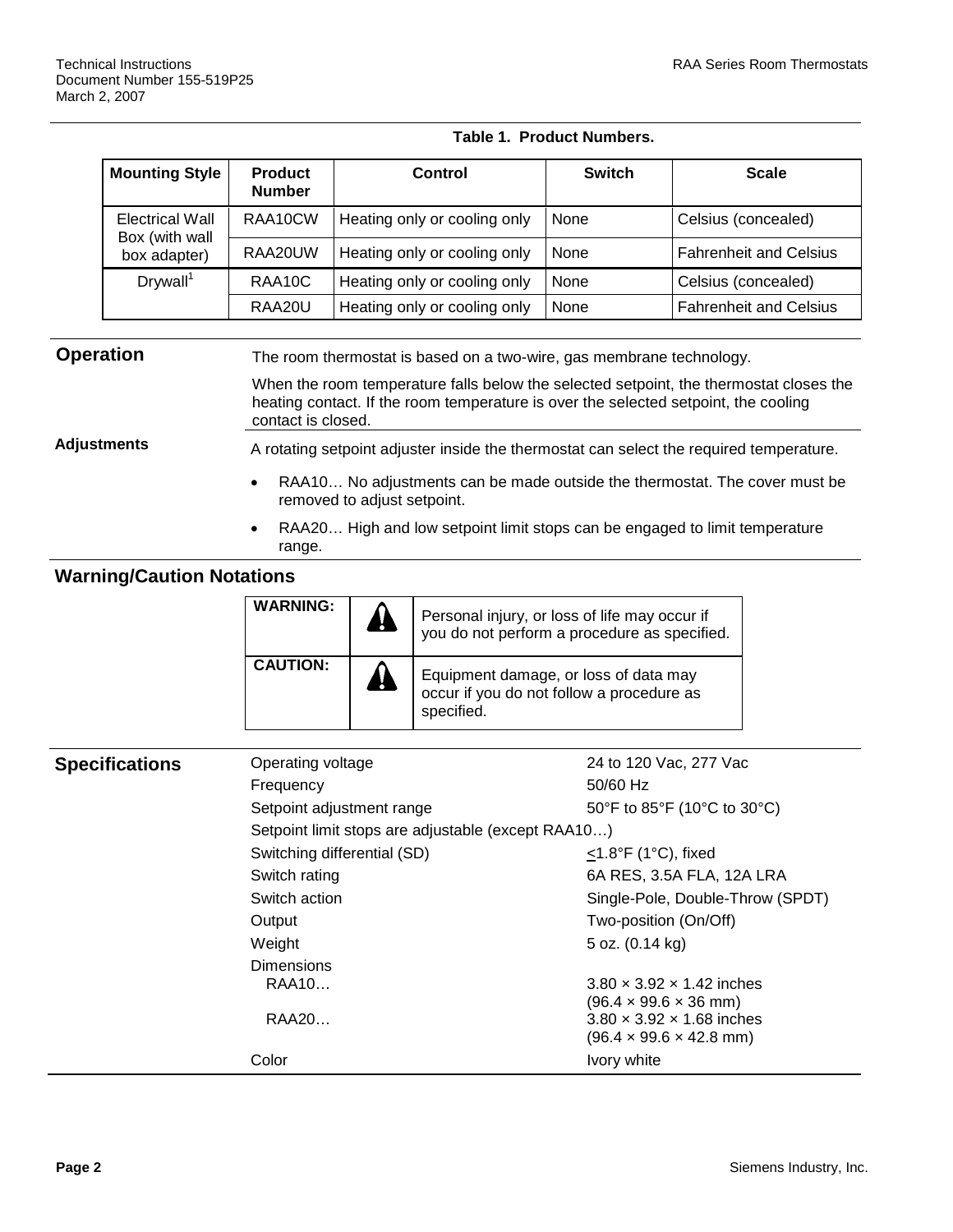| <b>Ambient Conditions</b>   | Operation                                      |                                                                                                                |
|-----------------------------|------------------------------------------------|----------------------------------------------------------------------------------------------------------------|
|                             | Temperature                                    | 32°F to 122°F (0°C to 50°C)                                                                                    |
|                             | Relative humidity                              | < 95%                                                                                                          |
|                             | Transport/Storage                              |                                                                                                                |
|                             | Temperature                                    | $-4^{\circ}$ F to 122°F (-20°C to 50°C)                                                                        |
|                             | Relative humidity                              | < 95%                                                                                                          |
| <b>Housing</b>              | Material<br>Enclosure rating<br><b>Bellows</b> | <b>Plastic</b><br>NEMA <sub>1</sub><br>Environmentally-friendly gas                                            |
| Wiring                      | Screw terminals for wires of                   | $2 \times 16$ AWG<br>or $1 \times 14$ AWG<br>minimum 20 AWG                                                    |
| <b>Agency Certification</b> |                                                | Conforms to CE requirements<br>UL listed to 873 (E35918)<br>cUL listed to Canadian standard<br>C22.2 No. 24-93 |

**Table 2. Control Valves.**

| <b>Part Number</b>        | <b>Description</b>   | <b>Technical Instructions</b> |  |
|---------------------------|----------------------|-------------------------------|--|
| SFA71U                    | <b>24V NC</b>        |                               |  |
| SFA11U                    | <b>120V NC</b>       | 155-321P25                    |  |
| SFA208U/25                | <b>208V NC</b>       |                               |  |
| SFA277U/25                | <b>277V NC</b>       |                               |  |
| STA71                     | <b>24V NC</b>        | 155-709                       |  |
| 599 Series Zone<br>Valves | Two-way<br>Three-way | 155-320P25                    |  |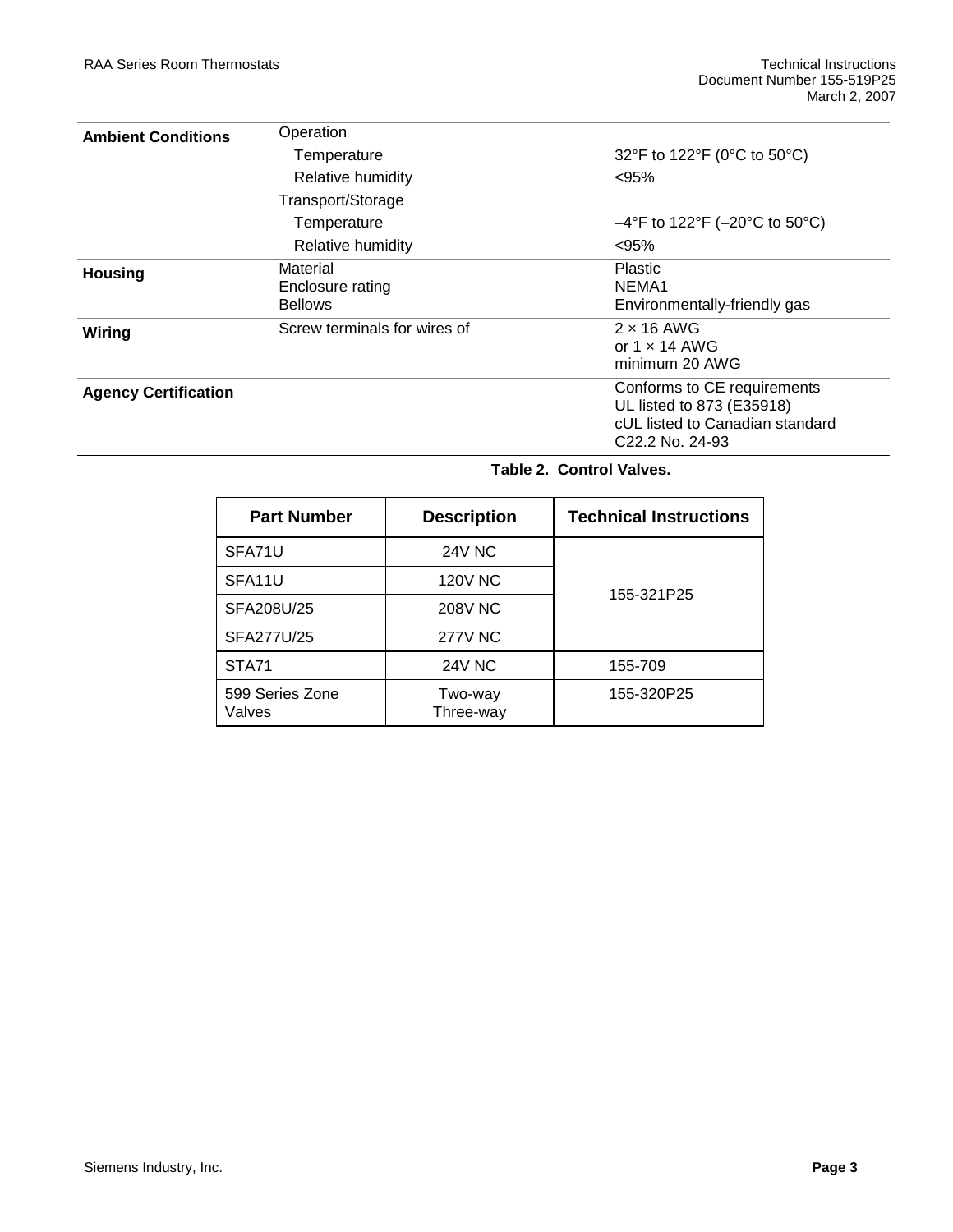**Mounting** Locate the unit where the air temperature can be sensed as accurately as possible. Do not mount in direct sunlight or near other heat or refrigeration sources.

Mounting height is approximately 60 inches (1.5 m) above the floor.

The unit can be fitted to most commercially available recessed conduit boxes or directly on the wall.





|  | <b>WARNING:</b> |  |
|--|-----------------|--|
|  |                 |  |

#### 1. This unit can be installed by authorized personnel only.

2. The unit must be de-energized and the operating voltage

| checked before opening.                                                                                                                                                                                  |
|----------------------------------------------------------------------------------------------------------------------------------------------------------------------------------------------------------|
| An ARG70 wall plate adapter (provided with electrical wall box mount models) must<br>$\bullet$<br>be used to mount to a 2 $\times$ 4-inch or 4 $\times$ 4-inch electrical wall box.                      |
| An ARG70 wall plate adapter must be used to meet UL and cUL requirements.<br>$\bullet$                                                                                                                   |
| The thermostat must be mounted on a flat wall.<br>$\bullet$                                                                                                                                              |
| All local electrical regulations must be complied with.<br>$\bullet$                                                                                                                                     |
| If there are radiator valves in the room, set them to their fully open position.<br>$\bullet$                                                                                                            |
| To set limit stops, remove gray tabs located on the setpoint knob and position high and<br>low stops around the perimeter of knob as required. Each position on the setpoint dial is<br>$1.8^{\circ}$ F. |
| Small, flat-blade screwdriver<br>$\bullet$                                                                                                                                                               |
| 1/4-inch drill bit<br>٠                                                                                                                                                                                  |
| Drill motor<br>٠                                                                                                                                                                                         |
| Small mallet<br>$\bullet$                                                                                                                                                                                |
| Pencil<br>٠                                                                                                                                                                                              |
|                                                                                                                                                                                                          |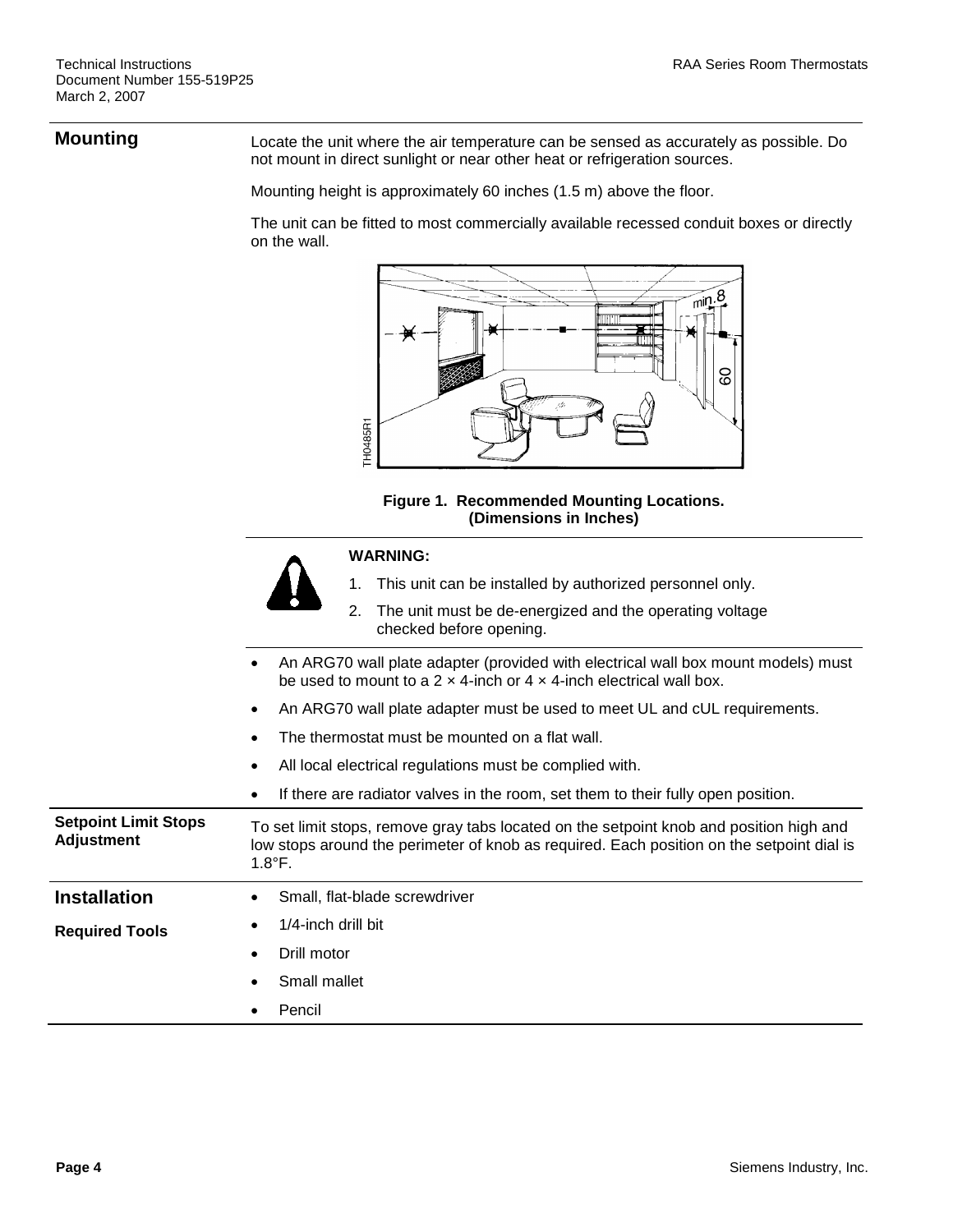| <b>Drywall Mounting</b> | 1. | Loosen the two screws at the bottom of thermostat.                                                                                                                        |
|-------------------------|----|---------------------------------------------------------------------------------------------------------------------------------------------------------------------------|
|                         | 2. | Lift the bottom of the thermostat cover from the thermostat base and push up to<br>remove cover.                                                                          |
|                         | 3. | Remove sub-base from back of thermostat.                                                                                                                                  |
|                         |    | 4. Using the sub-base (packed with thermostat) as a template, mark the hole locations<br>with a pencil.                                                                   |
|                         | 5. | Drill two 1/4-inch diameter holes for plastic wall anchors (provided).                                                                                                    |
|                         | 6. | Using a mallet, tap in the plastic wall anchors flush with wall.                                                                                                          |
|                         | 7. | Pull the wiring through the opening in the upper portion of the sub-base.                                                                                                 |
|                         | 8. | Level the mounting plate.                                                                                                                                                 |
|                         | 9. | Using the two wood screws provided, fasten sub-base to wall. Thermostat is not<br>position sensitive.                                                                     |
|                         |    | 10. Pull the wiring through the thermostat housing.                                                                                                                       |
|                         |    | 11. Position thermostat housing over the two mounting lugs located at the top of the<br>sub-base, and press down on cover until bottom lugs snap in place.                |
|                         |    | 12. Terminate wires per wiring instructions on the inside of thermostat cover.                                                                                            |
|                         |    | <b>Optional:</b> To set limit stops, remove gray tabs located on the setpoint knob and<br>position high and low stops around perimeter of knob as required. See Figure 2. |
|                         |    |                                                                                                                                                                           |



**Figure 2. Setpoint Limit Stops.**

- 13. Insert the top of the thermostat cover into the slots located on the top of the thermostat and press down.
- 14. Tighten the two screws at the bottom of the thermostat.
- The installation is now complete.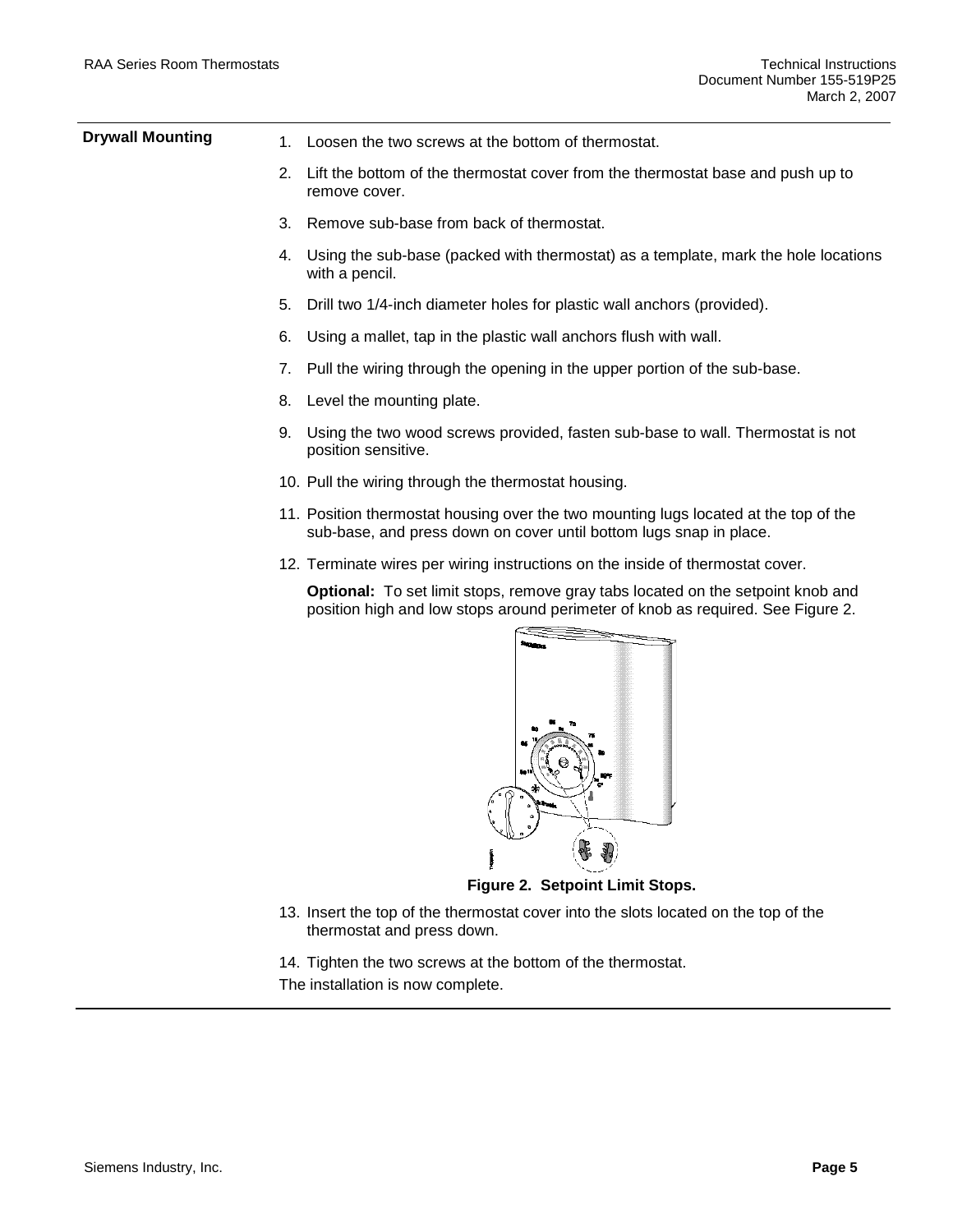#### **4 × 4-inch Electrical Wall Box Mounting** An ARG70 wall plate adapter is required to mount an RAA… thermostat to a 4 × 4-inch electrical wall box. The ARG70 wall plate adapter is included with electrical wall box mount models.

- 1. Loosen the two screws at the bottom of thermostat.
- 2. Lift the bottom of the thermostat cover from the thermostat base and push up to remove cover.
- 3. Using the four screws provided, fasten wall box adapter (3) to plaster ring (2), supplied by others.
- 4. Pull wires through plaster ring (2).
- 5. Flex adapter mask (4) and snap in place inside wall box adapter (3).
- 6. Fasten sub-base (5), included with thermostat, to wall box adapter assembly (3) and (4) with one No. 4-24  $\times$  5/8-inch long screw (provided with the thermostat) at the bottom only.
- 7. Pull wires through the sub-base (5).
- 8. Clip thermostat base (6) at the top of the sub-base and snap the bottom in place.
- 9. Level the thermostat base and fasten at the top with a No. 4-24  $\times$  5/8-inch long screw.
- 10. Follow *Drywall Mounting* Steps 10 through 16.

The installation is now complete.



- 3 Wall box adapter \*
- 4 Adapter mask \*

\* Included with ARG70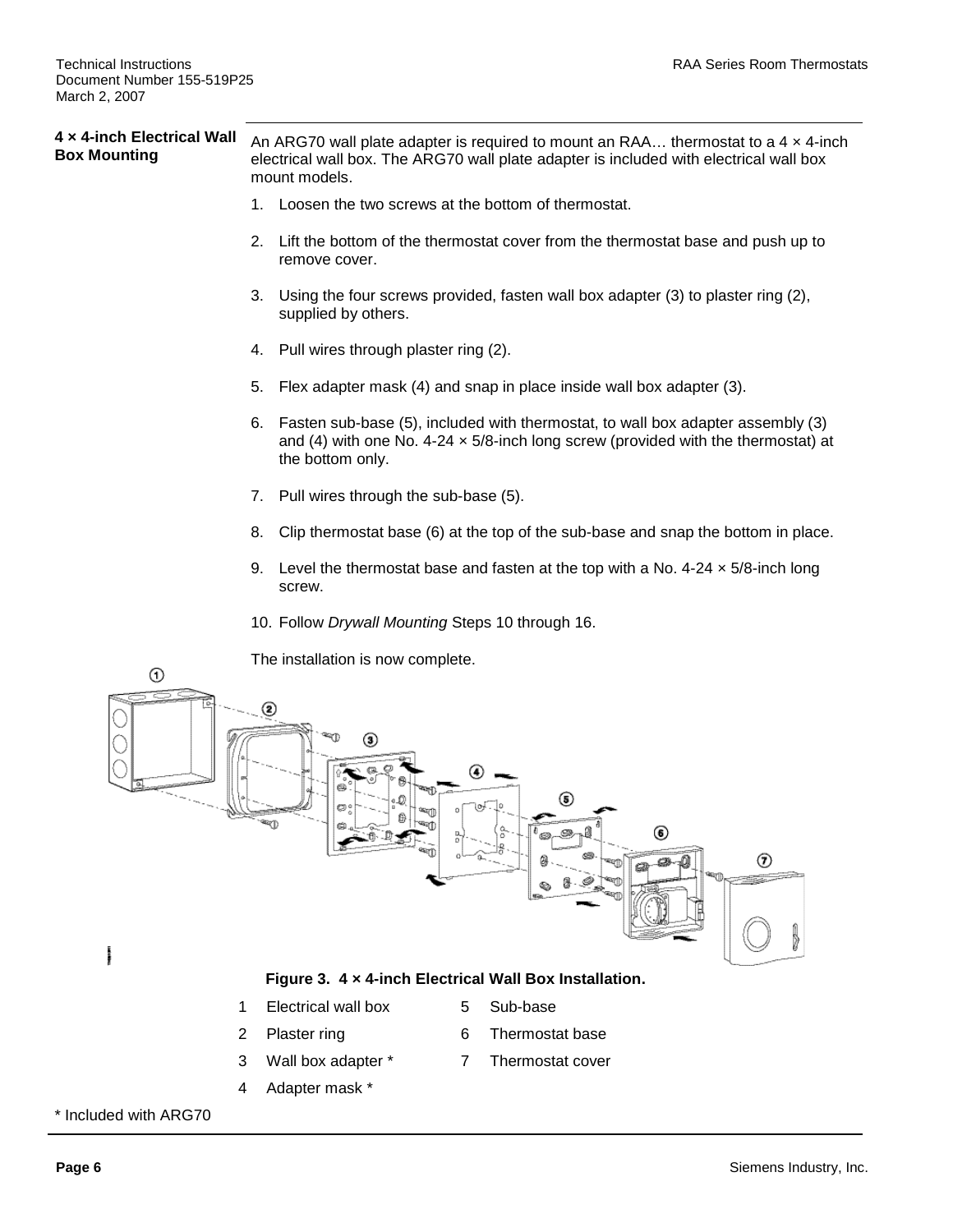| 2 x 4-inch Electrical Wall<br><b>Box Mounting</b> | An ARG70 wall plate adapter is required to mount an RAA thermostat to a $2 \times 4$ -inch<br>electrical wall box. The ARG70 wall plate adapter is included with electrical wall box<br>mount models. |
|---------------------------------------------------|-------------------------------------------------------------------------------------------------------------------------------------------------------------------------------------------------------|
|                                                   | Loosen the two screws at the bottom of thermostat.<br>1.                                                                                                                                              |
|                                                   | Lift the bottom of the thermostat cover from the thermostat base and push up to<br>2.<br>remove cover.                                                                                                |
|                                                   | 3. Using the two screws provided, fasten wall box adapter (3) to plaster ring (2),<br>supplied by others.                                                                                             |
|                                                   | 4. Pull wires through plaster ring (2).                                                                                                                                                               |
|                                                   | Flex adapter mask (4) and snap in place inside wall box adapter (3).<br>5.                                                                                                                            |
|                                                   | 6. Fasten sub-base (5), included with thermostat, to wall box adapter assembly (3)<br>and (4) with one No. 4-24 $\times$ 5/8-inch long screw (provided with the thermostat)<br>at the bottom only.    |
|                                                   | Pull wires through the sub-base (5).<br>7.                                                                                                                                                            |
|                                                   | 8. Clip thermostat base (6) at the top of the sub-base and snap the bottom in<br>place.                                                                                                               |
|                                                   | 9. Level the thermostat base and fasten at the top with a No. 4-24 $\times$ 5/8-inch long<br>screw.                                                                                                   |
|                                                   | 10. Follow Drywall Mounting Steps 10 through 16.                                                                                                                                                      |
| ⊙                                                 | The installation is now complete.                                                                                                                                                                     |
| o;                                                | ③<br>(4)<br>⊛<br>0<br>\of lo<br>O<br>◉<br>о.<br>۰<br>۰<br>å<br>⊛<br>7)<br><b>RAI</b><br><b>GERTI</b><br>Ï<br><b>BERTH</b><br>q                                                                        |

3100010

#### **Figure 4. 2 × 4-inch Electrical Wall Box Installation.**

- 1 Electrical wall box
- 5 Sub-base
- 3 Wall box adapter \*
- 6 Thermostat base
- 4 Adapter mask \*
- 7 Thermostat cover

\* Included with ARG70

l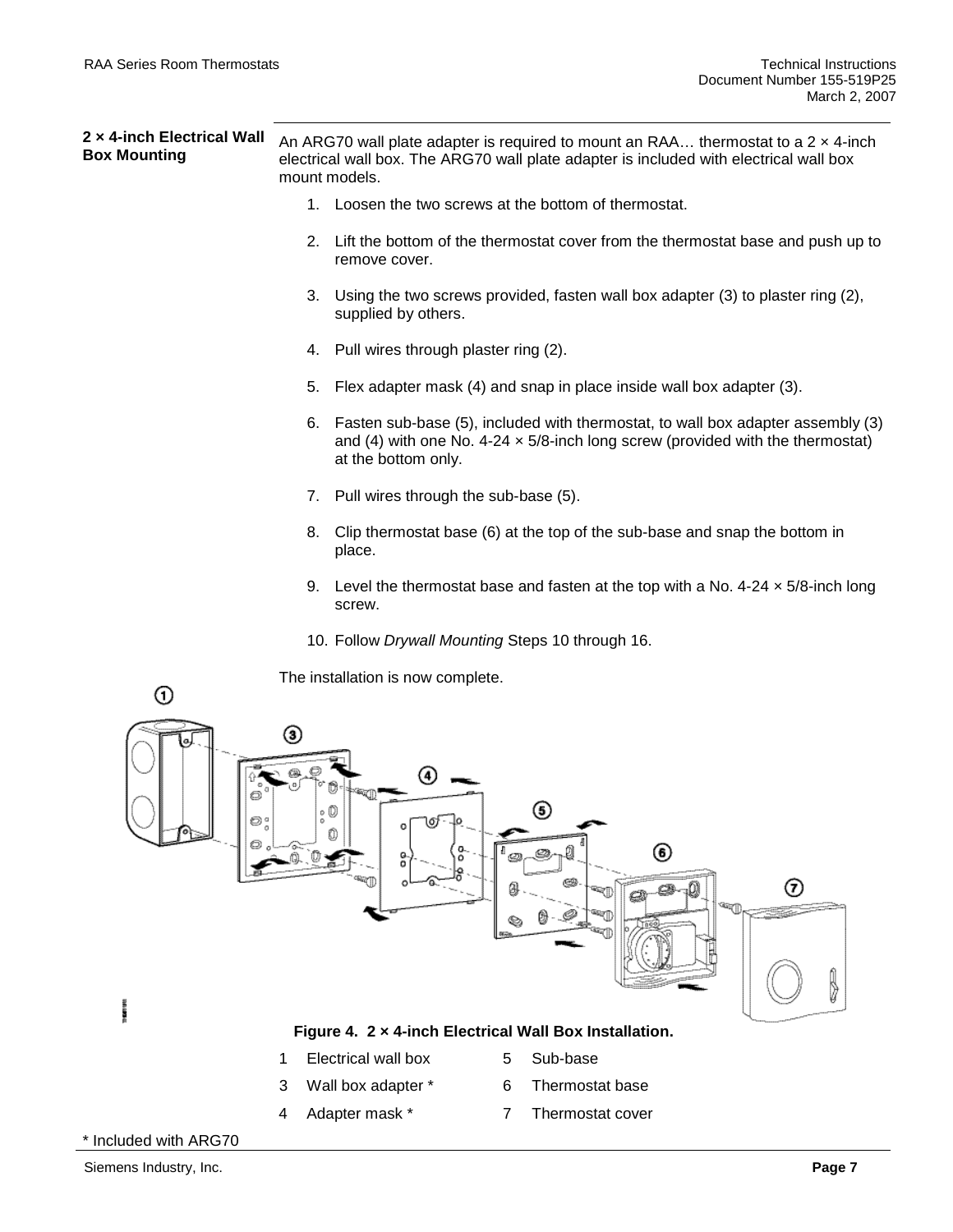**Maintenance** The room thermostat is completely maintenance-free. If inoperable, replace entire unit.



High voltage. Disconnect power before servicing. Metal part is not grounded.

#### **Wiring Diagrams**